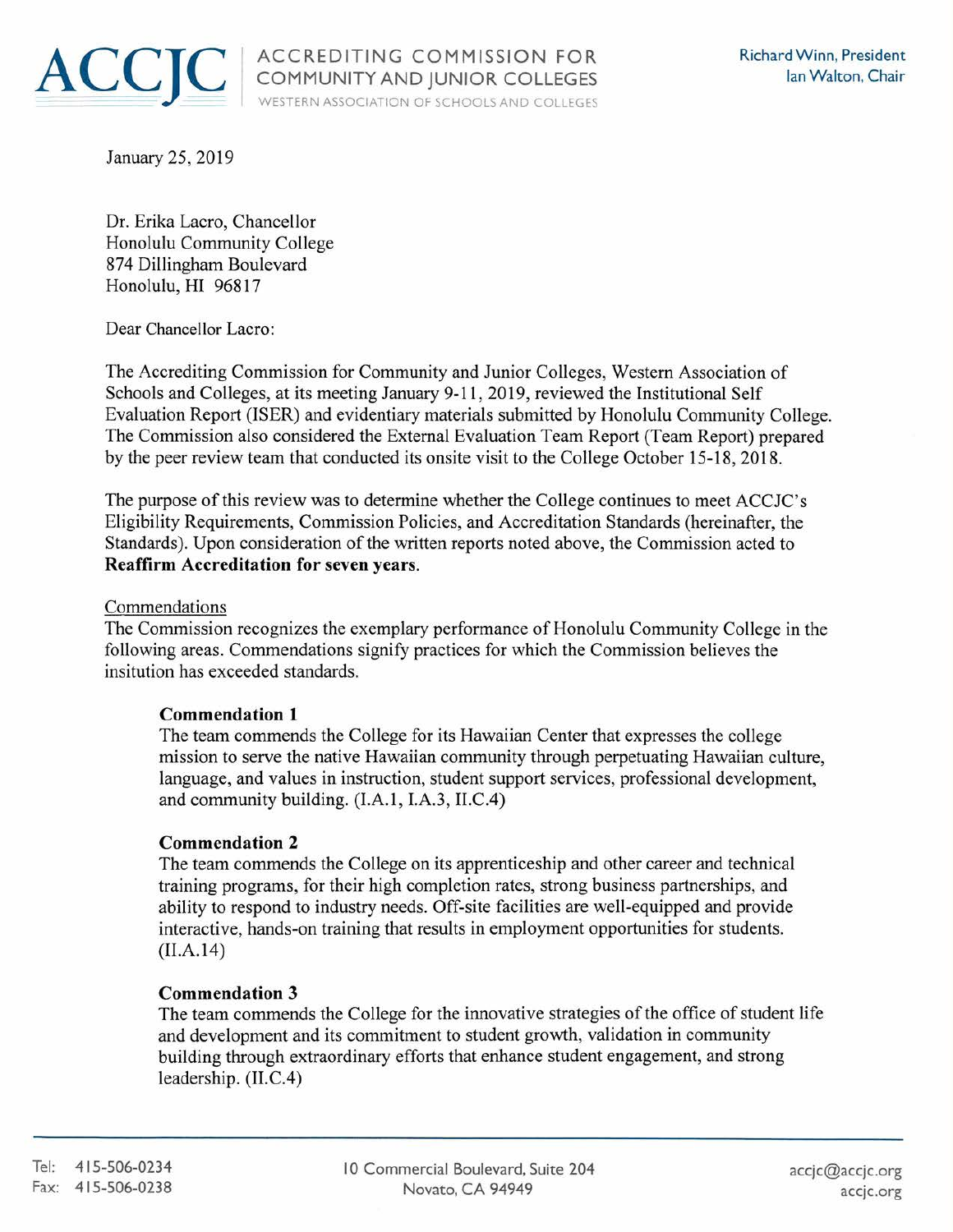Honolulu Community College, page 2

# **Commendation 4**

The team commends the College for its commitment to sustainability. The sustainability coordinator and committee, guided by the Honolulu CC sustainability implementation plan and the global strategic initiative for the UH system, continue to highlight and improve the sustainability and conservation of physical resources. (III.B.1)

# **Commendation 5 (UHCC System)**

The University of Hawai'i Community College System is commended for its islandcentered mission in identifying new programs, and for its successful system-wide implementation of technology across the system to support program planning and tracking in clarification of students' academic pathways. (IV.D.5)

# Compliance Requirements

None.

## Recommendations for Improving Institutional Effectiveness

The Team Report noted Recommendations 1 through 5 for improving institutional effectiveness. These recommendations do not identify current areas of deficiency in institutional practice, but consistent with its mission to foster continuous improvement through the peer review process, the Commission encourages institutions to give serious consideration to the advice contained in the peer reviewers' recommendations. The Commission anticipates that you will bring them and the team's full report to the attention of your institution for serious consideration. In the Midterm Report, the College will include actions taken in response to the peer review team's improvement recommendations.

## Next Steps

The Team Report provides details of the peer review team's findings. The guidance and recommendations contained in the Report represent the best advice of the peer review team at the time of the visit but may not describe all that is necessary for the college to improve. A final copy of the Team Report is attached.

The Commission requires that you disseminate the ISER, the Team Report, and this letter to those who were signatories of the ISER and that you make these documents available to all campus constituencies and the public by placing copies on the College website. Please note that in response to public interest in accreditation, the Commission requires institutions to post current accreditation information on a Web page no more than one click from the institution's home page. In keeping with ACCJC policy, the Commission action will also be posted on the ACCJC website within 30 days of the date of the Commission's action.

The next report from the College will be the Midterm Report<sup>1</sup> due on October 17, 2022. The institution's next comprehensive review will occur in the fall term of 2025.

<sup>1</sup>Institutions preparing and submitting Midterm Reports, Follow-up Reports, and Special Reports to the Commission should review *Guidelines for the Preparing Institutional Reports to the Commission*, found on the ACCJC website at https://accjc [.org/publicarions](https://accjc.org/publicarions)/.